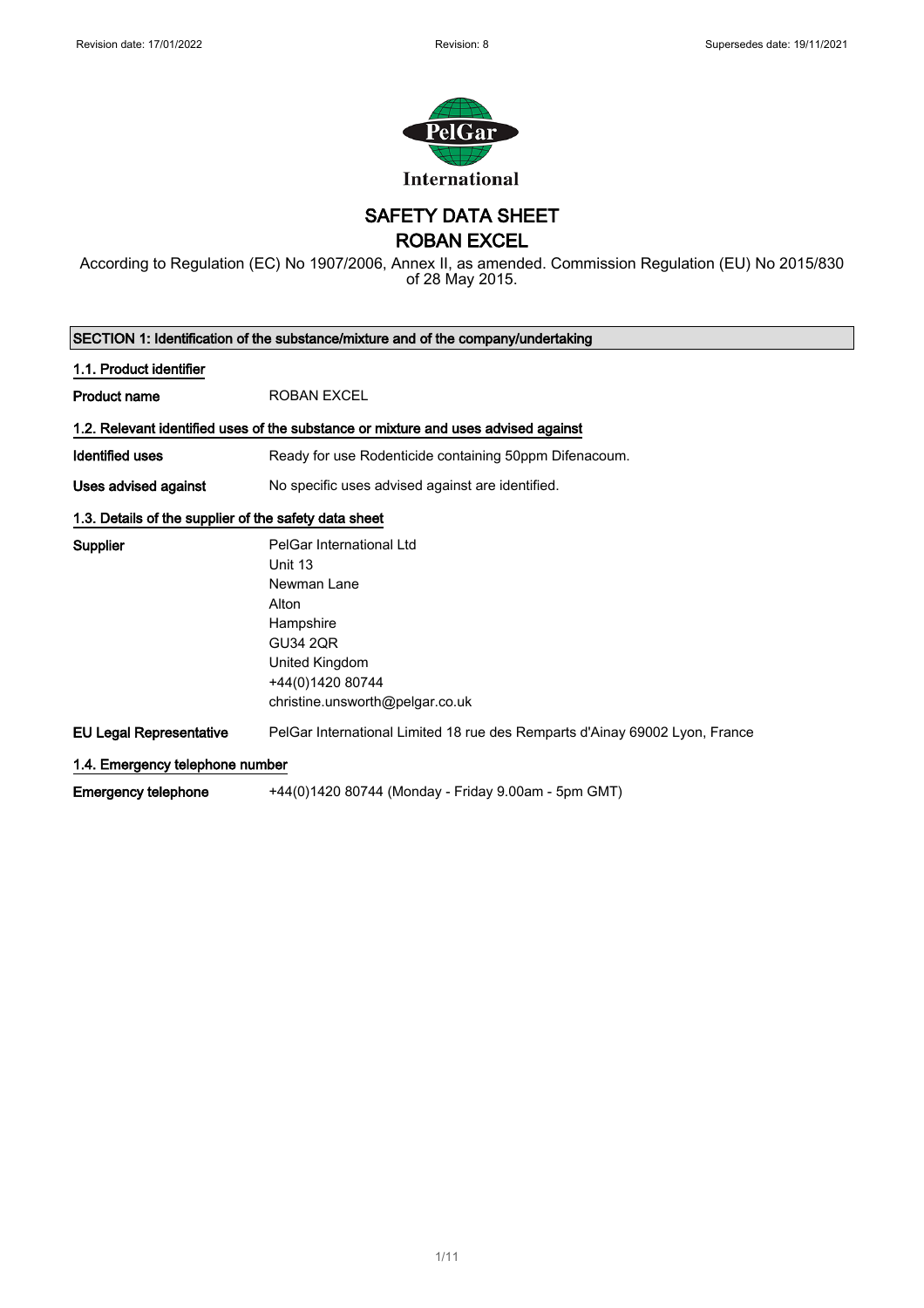| <b>National emergency telephone</b> Austria: +43 1 406 43 43 |                                                                         |
|--------------------------------------------------------------|-------------------------------------------------------------------------|
| number                                                       | Belgium: 070 245 245                                                    |
|                                                              | Bulgaria: +359 2 9154 233                                               |
|                                                              | Croatia: +3851 2348 342                                                 |
|                                                              | <b>Cyprus: 1401</b>                                                     |
|                                                              | Czech Republic: +420 224 919 293, +420 224 915 402                      |
|                                                              | Denmark: +45 8212 1212                                                  |
|                                                              | Estonia: 16662                                                          |
|                                                              | Finland: 0800 147 111                                                   |
|                                                              | France: +33 (0) 145 42 59 59                                            |
|                                                              | Germany: +44 (0)1420 80744 (9am-5pm Monday- Friday GMT)                 |
|                                                              | Greece: (0030) 2107793777                                               |
|                                                              | Hungary: +36-80-201-199                                                 |
|                                                              | Iceland: (+354) 543 1000 / 112                                          |
|                                                              | Ireland: Members of Public: +353 (01) 809 2166. (8am-10pm daily)        |
|                                                              | Ireland: Healthcare Professionals: +353 (01) 809 2566 (24 hour service) |
|                                                              | Italy: 0382-24444                                                       |
|                                                              | Latvia: +371 67042473                                                   |
|                                                              | Liechtenstein: +44 (0)1420 80744 (9am-5pm Monday- Friday GMT)           |
|                                                              | Lithuania: +370 (85) 2362052                                            |
|                                                              | Luxembourg: 8002 5500                                                   |
|                                                              | Malta: +44 (0)1420 80744 (9am-5pm Monday- Friday GMT)                   |
|                                                              | Netherlands: +31(0)30 274 8888 Healthcare Professionals only            |
|                                                              | Norway: 22 59 13 00                                                     |
|                                                              | Poland: +44 (0)1420 80744 (9am-5pm Monday- Friday GMT)                  |
|                                                              | Portugal: +351 800 250 250                                              |
|                                                              | Romania: +40213183606                                                   |
|                                                              | Slovakia: +421 2 5477 4166                                              |
|                                                              | Slovenia: 112                                                           |
|                                                              | Spain: +34 91 562 04 20                                                 |
|                                                              | Sweden: 112 - Begär Giftinformation                                     |

### SECTION 2: Hazards identification

| 2.1. Classification of the substance or mixture |                                                                                 |
|-------------------------------------------------|---------------------------------------------------------------------------------|
| Classification (EC 1272/2008)                   |                                                                                 |
| <b>Physical hazards</b>                         | Not Classified                                                                  |
| <b>Health hazards</b>                           | Skin Sens. 1 - H317 Repr. 1B - H360D STOT RE 2 - H373                           |
| <b>Environmental hazards</b>                    | Not Classified                                                                  |
| 2.2. Label elements                             |                                                                                 |
| <b>Hazard pictograms</b>                        |                                                                                 |
| Signal word                                     | Danger                                                                          |
| <b>Hazard statements</b>                        | H317 May cause an allergic skin reaction.<br>H360D May damage the unborn child. |

H373 May cause damage to organs (Blood) through prolonged or repeated exposure.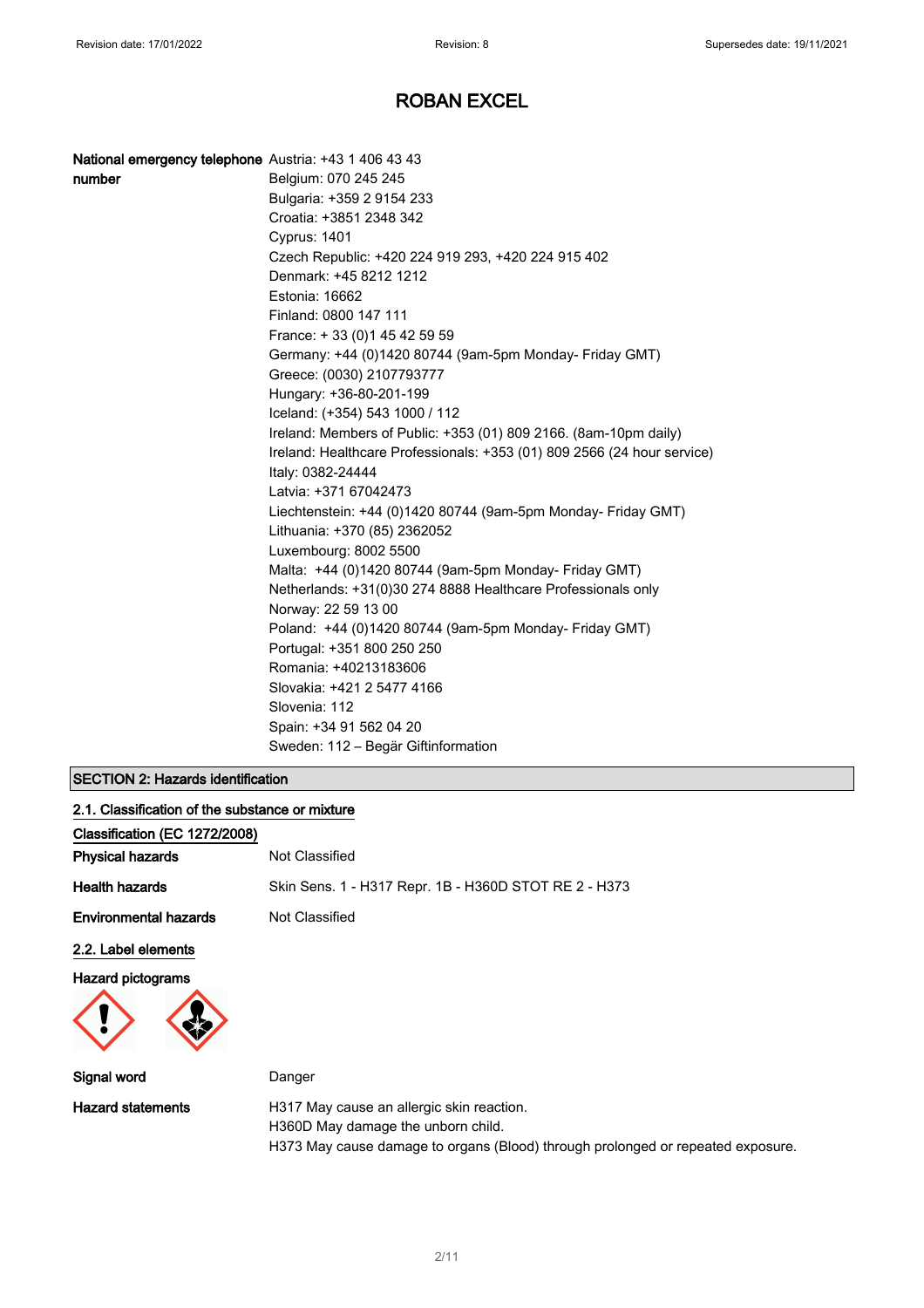| <b>Precautionary statements</b>   | P201 Obtain special instructions before use.<br>P202 Do not handle until all safety precautions have been read and understood.<br>P280 Wear protective gloves.<br>P308+P313 IF exposed or concerned: Get medical advice/ attention.<br>P314 Get medical advice/ attention if you feel unwell.<br>P301+P310 IF SWALLOWED: Immediately call a POISON CENTER/ doctor.<br>P405 Store locked up.<br>P404 Store in a closed container.<br>P501 Dispose of contents/ container in accordance with national regulations. |
|-----------------------------------|------------------------------------------------------------------------------------------------------------------------------------------------------------------------------------------------------------------------------------------------------------------------------------------------------------------------------------------------------------------------------------------------------------------------------------------------------------------------------------------------------------------|
| Supplemental label<br>information | EUH 208 Contains 1, 2- Benzisothiazolin-3-one. May produce an allergic reaction.<br>Keep / Store away from foodstuffs, beverages and animal feeding stuffs.<br>EUH 208 Contains 2-octyl-2H-isothiazol-3-one. May produce an allergic reaction.                                                                                                                                                                                                                                                                   |
| UFI                               | UFI: TS00-E0VU-E003-CMT1                                                                                                                                                                                                                                                                                                                                                                                                                                                                                         |
| Contains                          | 2-OCTYL-2H-ISOTHIAZOL-3-ONE                                                                                                                                                                                                                                                                                                                                                                                                                                                                                      |

### 2.3. Other hazards

## SECTION 3: Composition/information on ingredients

### 3.2. Mixtures

| <b>Ethyl vanillin</b>                                                                                                                      | 1%                             |
|--------------------------------------------------------------------------------------------------------------------------------------------|--------------------------------|
| CAS number: 121-32-4                                                                                                                       | EC number: 204-464-7           |
| Classification<br>Eye Irrit. 2 - H319                                                                                                      |                                |
| 2,2'-Imino Diethanol<br>CAS number: 111-42-2                                                                                               | < 0.1%<br>EC number: 203-868-0 |
| Classification<br><b>Acute Tox. 4 - H302</b><br>Skin Irrit. 2 - H315<br>Eye Dam. 1 - H318<br>STOT RE 2 - H373<br>Aquatic Chronic 3 - H412  |                                |
| 1,2-BENZISOTHIAZOLIN-3-ONE<br>CAS number: 2634-33-5                                                                                        | 1%<br>EC number: 220-120-9     |
| M factor (Acute) = $1$                                                                                                                     |                                |
| Classification<br>Acute Tox. 4 - H302<br>Skin Irrit. 2 - H315<br>Eye Dam. 1 - H318<br><b>Skin Sens. 1 - H317</b><br>Aquatic Acute 1 - H400 |                                |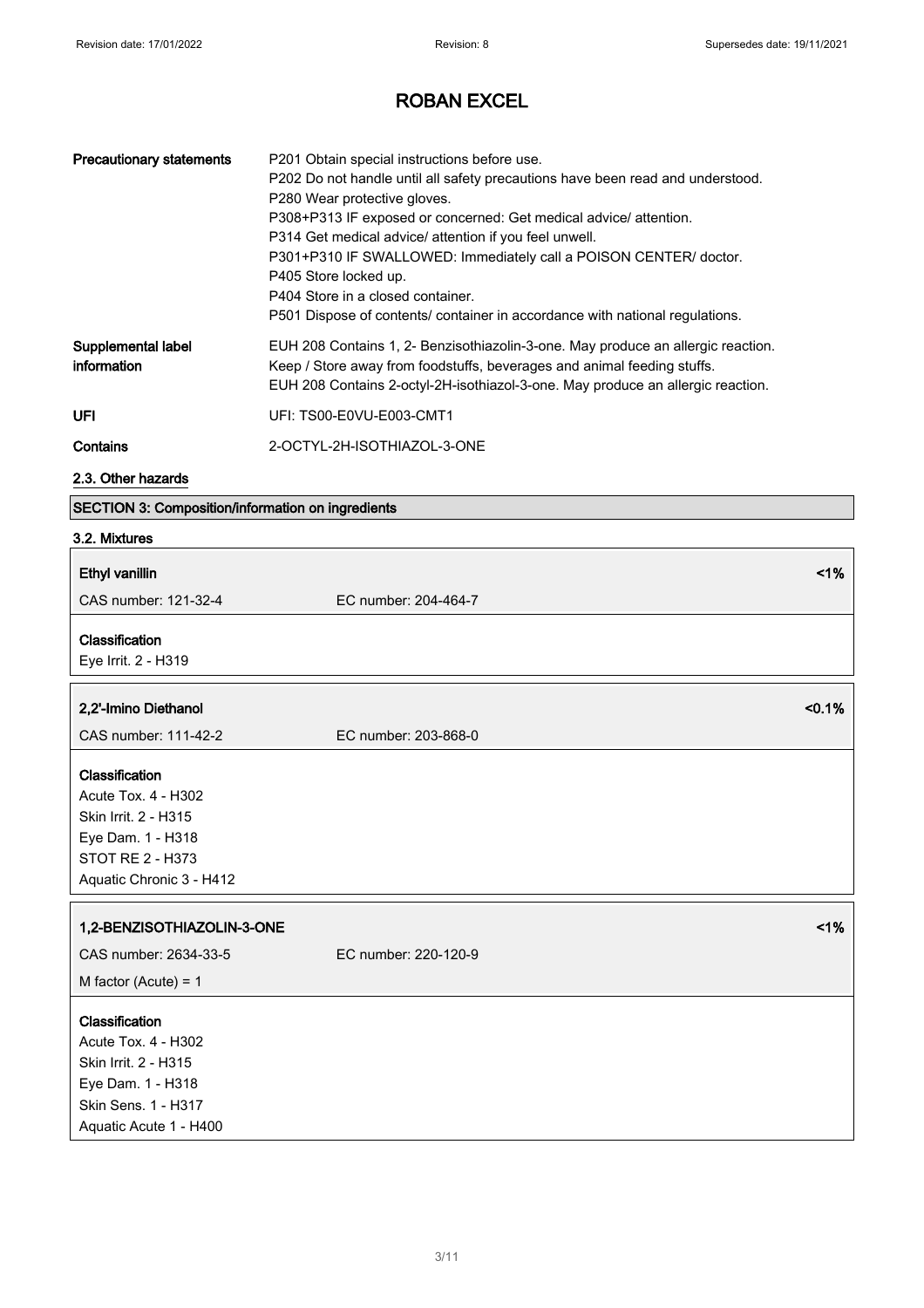| <b>DIFENACOUM (EU)</b>                                                                                                                                                                                         | 0.005%                         |
|----------------------------------------------------------------------------------------------------------------------------------------------------------------------------------------------------------------|--------------------------------|
| CAS number: 56073-07-5                                                                                                                                                                                         | EC number: 259-978-4           |
| M factor (Acute) = $10$                                                                                                                                                                                        | M factor (Chronic) = $10$      |
| Classification<br>Acute Tox. 1 - H300<br>Acute Tox. 1 - H310<br>Acute Tox. 1 - H330<br>Repr. 1B - H360D<br>STOT RE 1 - H372<br>Aquatic Acute 1 - H400<br>Aquatic Chronic 1 - H410                              |                                |
| 2-OCTYL-2H-ISOTHIAZOL-3-ONE                                                                                                                                                                                    | 1%                             |
| CAS number: 26530-20-1                                                                                                                                                                                         | EC number: 247-761-7           |
| M factor (Acute) = $100$                                                                                                                                                                                       | M factor (Chronic) = 100       |
| Classification<br>Acute Tox. 3 - H301<br>Acute Tox. 3 - H311<br>Acute Tox. 2 - H330<br>Skin Corr. 1B - H314<br>Eye Dam. 1 - H318<br>Skin Sens. 1A - H317<br>Aquatic Acute 1 - H400<br>Aquatic Chronic 1 - H410 |                                |
| <b>Denatonium Benzoate</b><br>CAS number: 3734-33-6                                                                                                                                                            | < 0.1%<br>EC number: 223-095-2 |
| Classification<br>Acute Tox. 4 - H302<br>Aquatic Chronic 3 - H412                                                                                                                                              |                                |
| The full text for all hazard statements is displayed in Section 16.                                                                                                                                            |                                |
| <b>SECTION 4: First aid measures</b>                                                                                                                                                                           |                                |
| 4.1. Description of first aid measures                                                                                                                                                                         |                                |
|                                                                                                                                                                                                                |                                |

| General information | In case of accident or if you feel unwell, seek medical advice immediately (show the label<br>where possible). Advice for Medical Doctors: Difenacoum is an indirect anti-coagulant.<br>Phytomenadione, Vitamin K, is antidotal. Determin prothrombin time not less than 18 hours<br>after consumption. If elevated, administer Vitamin K1 until prothrombin time normalises.<br>Continue determination of prothrombin time for two weeks after withdrawal of antidote and<br>resume treatment if elevation occurs in that time. |
|---------------------|----------------------------------------------------------------------------------------------------------------------------------------------------------------------------------------------------------------------------------------------------------------------------------------------------------------------------------------------------------------------------------------------------------------------------------------------------------------------------------------------------------------------------------|
| Inhalation          | Due to the physical nature of this product, exposure by this route is unlikely. Seek medical<br>attention if symptoms persist.                                                                                                                                                                                                                                                                                                                                                                                                   |
| Ingestion           | Rinse mouth. Do not induce vomiting. Get medical attention immediately.                                                                                                                                                                                                                                                                                                                                                                                                                                                          |
| <b>Skin contact</b> | May cause irritation to susceptible persons. If skin irritation occurs wash with soap and water.<br>Remove contaminated clothing. Get medical attention if symptoms are severe or persist.                                                                                                                                                                                                                                                                                                                                       |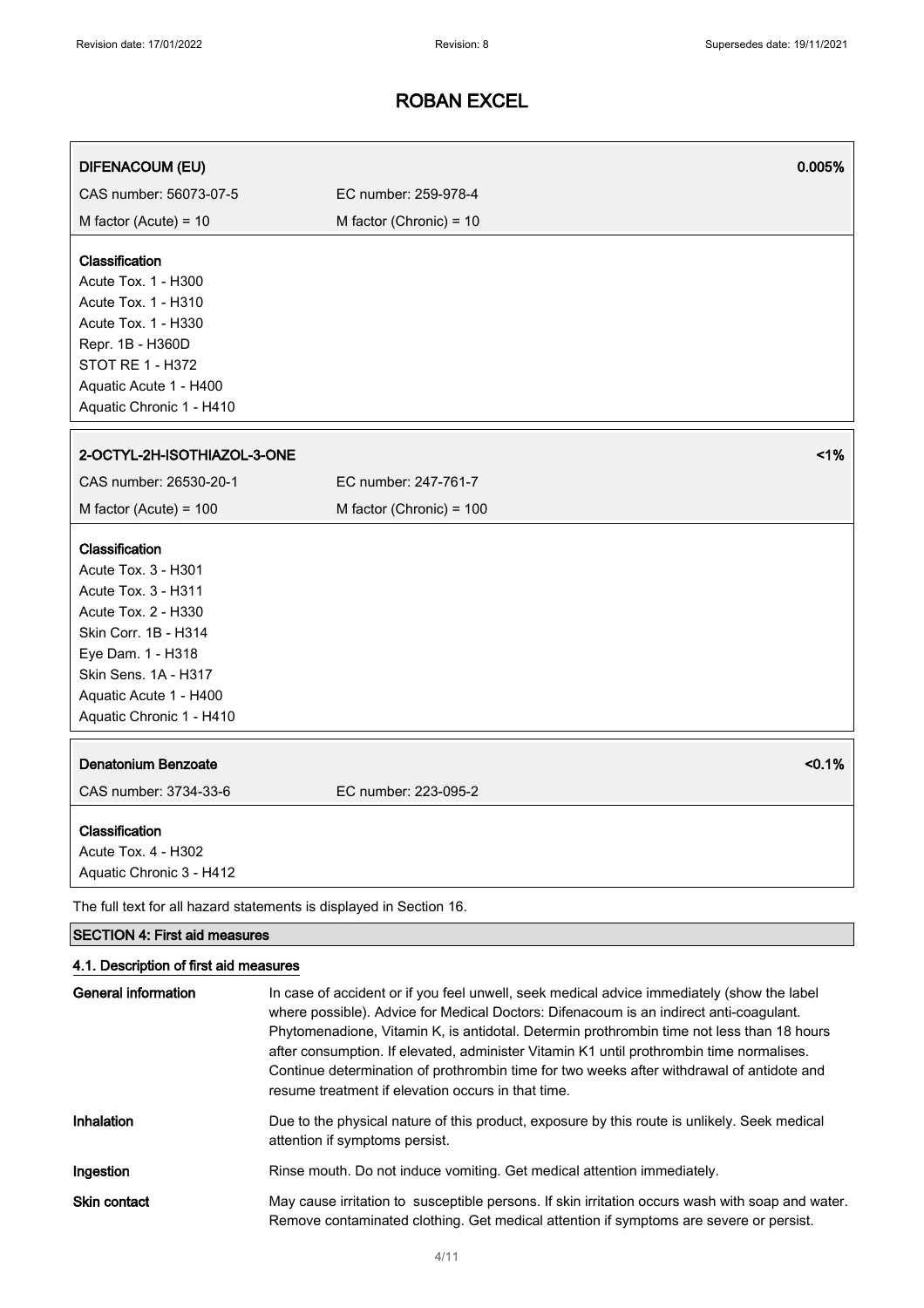| Eye contact                                                | May cause eye irritation to susceptible persons. Rinse immediately with plenty of water and<br>seek medical advice.                                                                                                                                                                                                                                                               |
|------------------------------------------------------------|-----------------------------------------------------------------------------------------------------------------------------------------------------------------------------------------------------------------------------------------------------------------------------------------------------------------------------------------------------------------------------------|
|                                                            | 4.2. Most important symptoms and effects, both acute and delayed                                                                                                                                                                                                                                                                                                                  |
| <b>General information</b>                                 | The severity of the symptoms described will vary dependent on the concentration and the<br>length of exposure.                                                                                                                                                                                                                                                                    |
| Ingestion                                                  | Harmful if swallowed.                                                                                                                                                                                                                                                                                                                                                             |
| Skin contact                                               | May cause sensitisation or allergic reactions in sensitive individuals.                                                                                                                                                                                                                                                                                                           |
|                                                            | 4.3. Indication of any immediate medical attention and special treatment needed                                                                                                                                                                                                                                                                                                   |
| Notes for the doctor                                       | Treat symptomatically.                                                                                                                                                                                                                                                                                                                                                            |
| <b>SECTION 5: Firefighting measures</b>                    |                                                                                                                                                                                                                                                                                                                                                                                   |
| 5.1. Extinguishing media                                   |                                                                                                                                                                                                                                                                                                                                                                                   |
| Suitable extinguishing media                               | Extinguish with alcohol-resistant foam, carbon dioxide, dry powder or water fog. Use fire-<br>extinguishing media suitable for the surrounding fire.                                                                                                                                                                                                                              |
| Unsuitable extinguishing<br>media                          | Do not use water jet as an extinguisher, as this will spread the fire.                                                                                                                                                                                                                                                                                                            |
| 5.2. Special hazards arising from the substance or mixture |                                                                                                                                                                                                                                                                                                                                                                                   |
| Specific hazards                                           | None known.                                                                                                                                                                                                                                                                                                                                                                       |
| <b>Hazardous combustion</b><br>products                    | Thermal decomposition or combustion products may include the following substances:<br>Harmful gases or vapours.                                                                                                                                                                                                                                                                   |
| 5.3. Advice for firefighters                               |                                                                                                                                                                                                                                                                                                                                                                                   |
| Protective actions during<br>firefighting                  | Avoid breathing fire gases or vapours. Evacuate area. Cool containers exposed to heat with<br>water spray and remove them from the fire area if it can be done without risk. Cool containers<br>exposed to flames with water until well after the fire is out.                                                                                                                    |
| Special protective equipment<br>for firefighters           | Wear positive-pressure self-contained breathing apparatus (SCBA) and appropriate protective<br>clothing. Firefighter's clothing conforming to European standard EN469 (including helmets,<br>protective boots and gloves) will provide a basic level of protection for chemical incidents.                                                                                        |
| <b>SECTION 6: Accidental release measures</b>              |                                                                                                                                                                                                                                                                                                                                                                                   |
|                                                            | 6.1. Personal precautions, protective equipment and emergency procedures                                                                                                                                                                                                                                                                                                          |
| <b>Personal precautions</b>                                | No specific recommendations. For personal protection, see Section 8.                                                                                                                                                                                                                                                                                                              |
| 6.2. Environmental precautions                             |                                                                                                                                                                                                                                                                                                                                                                                   |
| <b>Environmental precautions</b>                           | Avoid discharge to the aquatic environment.                                                                                                                                                                                                                                                                                                                                       |
| 6.3. Methods and material for containment and cleaning up  |                                                                                                                                                                                                                                                                                                                                                                                   |
| Methods for cleaning up                                    | Reuse or recycle products wherever possible. Collect spillage with a shovel and broom, or<br>similar and reuse, if possible. Collect and place in suitable waste disposal containers and seal<br>securely. Flush contaminated area with plenty of water. Wash thoroughly after dealing with a<br>spillage. Dispose of contents/container in accordance with national regulations. |
| 6.4. Reference to other sections                           |                                                                                                                                                                                                                                                                                                                                                                                   |
| Reference to other sections                                | For personal protection, see Section 8. For waste disposal, see Section 13.                                                                                                                                                                                                                                                                                                       |
| <b>SECTION 7: Handling and storage</b>                     |                                                                                                                                                                                                                                                                                                                                                                                   |

### 7.1. Precautions for safe handling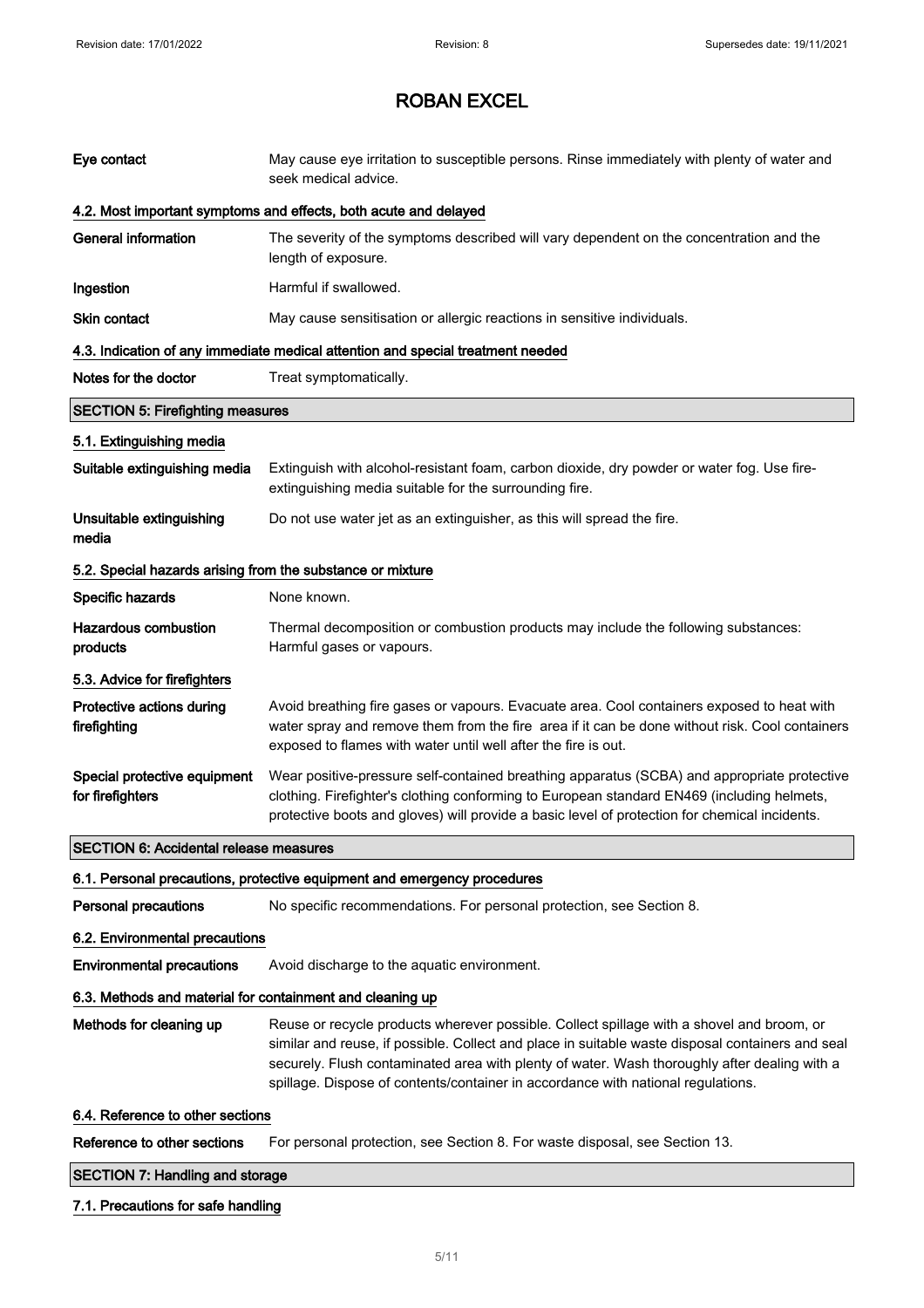| <b>Usage precautions</b>                                                                                                                                                                                                                                 | Avoid contact with skin and eyes. Keep away from heat, hot surfaces, sparks, open flames<br>and other ignition sources. No smoking. Good personal hygiene is necessary. Wash hands<br>and contaminated areas with water and soap before leaving the work site. Read label before<br>use.                                                                                            |
|----------------------------------------------------------------------------------------------------------------------------------------------------------------------------------------------------------------------------------------------------------|-------------------------------------------------------------------------------------------------------------------------------------------------------------------------------------------------------------------------------------------------------------------------------------------------------------------------------------------------------------------------------------|
|                                                                                                                                                                                                                                                          | 7.2. Conditions for safe storage, including any incompatibilities                                                                                                                                                                                                                                                                                                                   |
| <b>Storage precautions</b>                                                                                                                                                                                                                               | Store in a cool, dry location. Store only in the original receptacle. Keep containers tightly<br>closed in a well-ventilated place. Take suitable precautions when opening sealed containers,<br>as pressure can build up during storage.<br>Keep away from sources of heat. Keep out of the reach of children. Store away from<br>foodstuffs. Keep away from oxidizing agents.     |
| Storage class                                                                                                                                                                                                                                            | Miscellaneous hazardous material storage.                                                                                                                                                                                                                                                                                                                                           |
| 7.3. Specific end use(s)                                                                                                                                                                                                                                 |                                                                                                                                                                                                                                                                                                                                                                                     |
| Usage description                                                                                                                                                                                                                                        | Ready to use rodenticide containing 50 ppm Difenacoum.                                                                                                                                                                                                                                                                                                                              |
| <b>SECTION 8: Exposure controls/Personal protection</b>                                                                                                                                                                                                  |                                                                                                                                                                                                                                                                                                                                                                                     |
| 8.1. Control parameters<br>Occupational exposure limits<br>Propane-1,2-diol (Propane-1,2-diol Particulates)<br>Paraffin Wax<br>Paraffin Wax (Paraffin wax fume)<br>8.2. Exposure controls<br>Protective equipment<br>Appropriate engineering<br>controls | WEL 8-Hr limit mg/M3: 10<br>Propane-1,2-diol (Propane-1,2-diol total vapour and particulates)<br>WEL 8-Hr limit ppm: 150<br>WEL 8Hr limit mg/M3: 474<br>Sugar (Sucrose)    WEL 8-Hr limit mg/M3: 10 WEL 15 min limit mg/M3: 20<br>WEL 8-Hr limit mg/M3: 2  WEL 15 min limit mg/M3: 6<br>WEL 8-Hr limit mg/M3: 2  WEL 15 min limit mg/M3: 6<br>No specific ventilation requirements. |
| Personal protection                                                                                                                                                                                                                                      | Body protection must be chosen depending on activity and possible exposure, for example<br>apron, protecting boots, chemical-protection suit.                                                                                                                                                                                                                                       |
| Eye/face protection                                                                                                                                                                                                                                      | No specific eye protection required during normal use.                                                                                                                                                                                                                                                                                                                              |
| Hand protection                                                                                                                                                                                                                                          | Suitable chemical resistant gloves are recommended for professional users.                                                                                                                                                                                                                                                                                                          |
| Other skin and body<br>protection                                                                                                                                                                                                                        | Handle in accordance with good hygiene and safety practice. Wearing of closed work clothing<br>is recommended. Avoid contact with the skin, eyes and clothing. Store work clothing<br>separately.                                                                                                                                                                                   |
| Hygiene measures                                                                                                                                                                                                                                         | Wash hands thoroughly after handling. Wash at the end of each work shift and before eating,<br>smoking and using the toilet. Do not eat, drink or smoke when using this product.                                                                                                                                                                                                    |
| <b>Respiratory protection</b>                                                                                                                                                                                                                            | No specific recommendations. Provide adequate ventilation.                                                                                                                                                                                                                                                                                                                          |
| <b>Environmental exposure</b><br>controls                                                                                                                                                                                                                | Not regarded as dangerous for the environment.                                                                                                                                                                                                                                                                                                                                      |

### SECTION 9: Physical and chemical properties

### 9.1. Information on basic physical and chemical properties

Appearance Wax Block.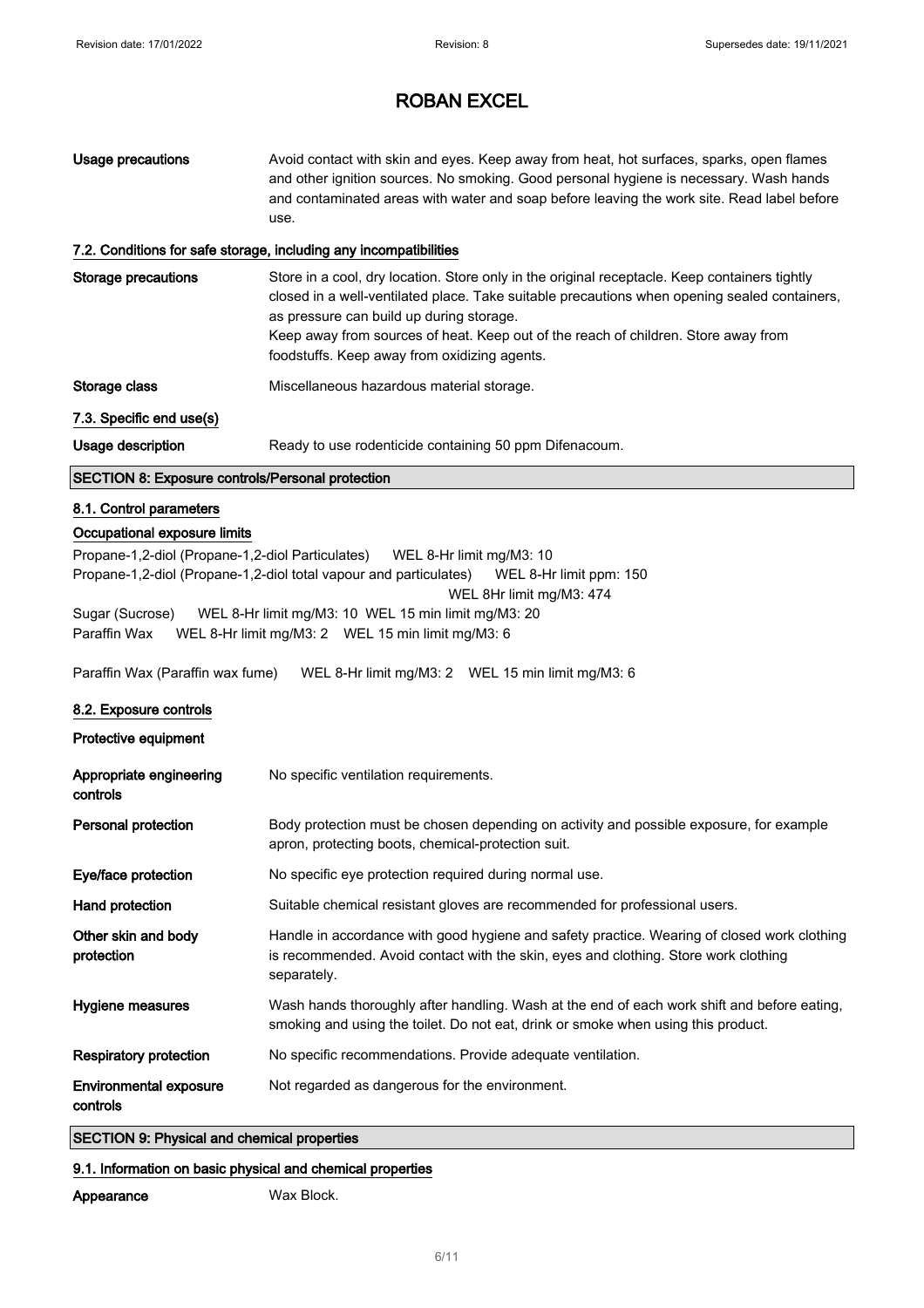| Colour                                          | Blue. Red.                                                                                                             |
|-------------------------------------------------|------------------------------------------------------------------------------------------------------------------------|
| Odour                                           | Slight.                                                                                                                |
| <b>Odour threshold</b>                          | No information available.                                                                                              |
| pH                                              | No information available.                                                                                              |
| <b>Melting point</b>                            | approx. 60 °C (for the wax).                                                                                           |
| Initial boiling point and range                 | No information available.                                                                                              |
| Flash point                                     | No information available.                                                                                              |
| <b>Evaporation rate</b>                         | Not relevant.                                                                                                          |
| <b>Evaporation factor</b>                       | No information available.                                                                                              |
| Flammability (solid, gas)                       | combustible                                                                                                            |
| Upper/lower flammability or<br>explosive limits | No information available.                                                                                              |
| Other flammability                              | No information available.                                                                                              |
| Vapour pressure                                 | Not relevant.                                                                                                          |
| Vapour density                                  | Not relevant.                                                                                                          |
| <b>Relative density</b>                         | No information available.                                                                                              |
| <b>Bulk density</b>                             | No information available.                                                                                              |
| Solubility(ies)                                 | Immiscible with water.                                                                                                 |
| <b>Partition coefficient</b>                    | Not relevant.                                                                                                          |
| Auto-ignition temperature                       | No information available.                                                                                              |
| <b>Decomposition Temperature</b>                | No information available.                                                                                              |
| <b>Viscosity</b>                                | No information available.                                                                                              |
| <b>Explosive properties</b>                     | Not considered to be explosive.                                                                                        |
| <b>Oxidising properties</b>                     | Not oxidising.                                                                                                         |
| 9.2. Other information                          |                                                                                                                        |
| <b>SECTION 10: Stability and reactivity</b>     |                                                                                                                        |
| 10.1. Reactivity                                |                                                                                                                        |
| Reactivity                                      | There are no known reactivity hazards associated with this product.                                                    |
| 10.2. Chemical stability                        |                                                                                                                        |
| <b>Stability</b>                                | Stable at normal ambient temperatures and when used as recommended. Stable under the<br>prescribed storage conditions. |
| 10.3. Possibility of hazardous reactions        |                                                                                                                        |
| Possibility of hazardous<br>reactions           | Keep away from: Oxidising agents.                                                                                      |
| 10.4. Conditions to avoid                       |                                                                                                                        |
| <b>Conditions to avoid</b>                      | Heat, sparks, flames.                                                                                                  |
| 10.5. Incompatible materials                    |                                                                                                                        |
|                                                 |                                                                                                                        |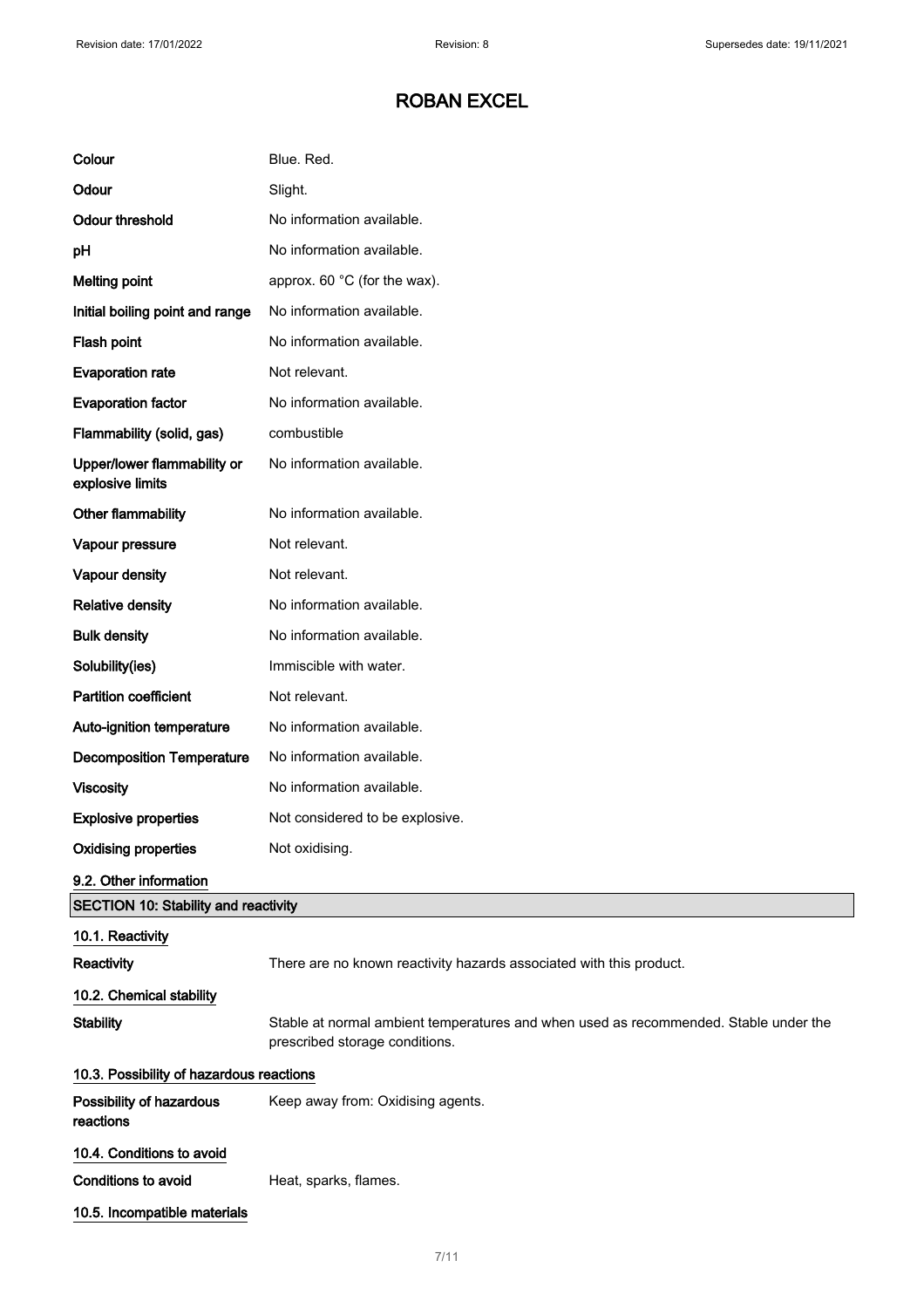Materials to avoid No specific material or group of materials is likely to react with the product to produce a

|                                                      | hazardous situation.                                                                                                                                                    |  |
|------------------------------------------------------|-------------------------------------------------------------------------------------------------------------------------------------------------------------------------|--|
| 10.6. Hazardous decomposition products               |                                                                                                                                                                         |  |
| Hazardous decomposition<br>products                  | Does not decompose when used and stored as recommended. Thermal decomposition or<br>combustion products may include the following substances: Harmful gases or vapours. |  |
| <b>SECTION 11: Toxicological information</b>         |                                                                                                                                                                         |  |
| 11.1. Information on toxicological effects           |                                                                                                                                                                         |  |
| Acute toxicity - oral                                |                                                                                                                                                                         |  |
| Notes (oral LD <sub>50</sub> )                       | >2000 mg/kg                                                                                                                                                             |  |
| Acute toxicity - dermal                              |                                                                                                                                                                         |  |
| Notes (dermal LD <sub>50</sub> )                     | >2000 mg/kg                                                                                                                                                             |  |
| Acute toxicity - inhalation                          |                                                                                                                                                                         |  |
| Notes (inhalation LC <sub>50</sub> )                 | >5 mg/l (Dust)                                                                                                                                                          |  |
| Skin corrosion/irritation                            |                                                                                                                                                                         |  |
| Skin corrosion/irritation                            | Not irritating.                                                                                                                                                         |  |
| Animal data                                          | Based on available data the classification criteria are not met.                                                                                                        |  |
| Serious eye damage/irritation                        |                                                                                                                                                                         |  |
| Serious eye damage/irritation                        | Based on available data the classification criteria are not met.                                                                                                        |  |
| Respiratory sensitisation                            |                                                                                                                                                                         |  |
| <b>Respiratory sensitisation</b>                     | Based on available data the classification criteria are not met.                                                                                                        |  |
| <b>Skin sensitisation</b>                            |                                                                                                                                                                         |  |
| <b>Skin sensitisation</b>                            | Based on available data the classification criteria are not met.                                                                                                        |  |
| Germ cell mutagenicity                               |                                                                                                                                                                         |  |
| Genotoxicity - in vitro                              | Based on available data the classification criteria are not met.                                                                                                        |  |
| Carcinogenicity                                      |                                                                                                                                                                         |  |
| Carcinogenicity                                      | Based on available data the classification criteria are not met.                                                                                                        |  |
| <b>IARC</b> carcinogenicity                          | None of the ingredients are listed or exempt.                                                                                                                           |  |
| Reproductive toxicity                                |                                                                                                                                                                         |  |
| Reproductive toxicity - fertility                    | Based on available data the classification criteria are not met.                                                                                                        |  |
| Reproductive toxicity -<br>development               | May damage the unborn child.                                                                                                                                            |  |
| Specific target organ toxicity - single exposure     |                                                                                                                                                                         |  |
| STOT - single exposure                               | Not classified as a specific target organ toxicant after a single exposure.                                                                                             |  |
| Specific target organ toxicity - repeated exposure   |                                                                                                                                                                         |  |
| <b>STOT - repeated exposure</b>                      | STOT RE 2 - H373 May cause damage to organs through prolonged or repeated exposure.                                                                                     |  |
| <b>Aspiration hazard</b><br><b>Aspiration hazard</b> | Not relevant. Solid.                                                                                                                                                    |  |
| <b>General information</b>                           | Avoid contact during pregnancy/while nursing. The severity of the symptoms described will<br>vary dependent on the concentration and the length of exposure.            |  |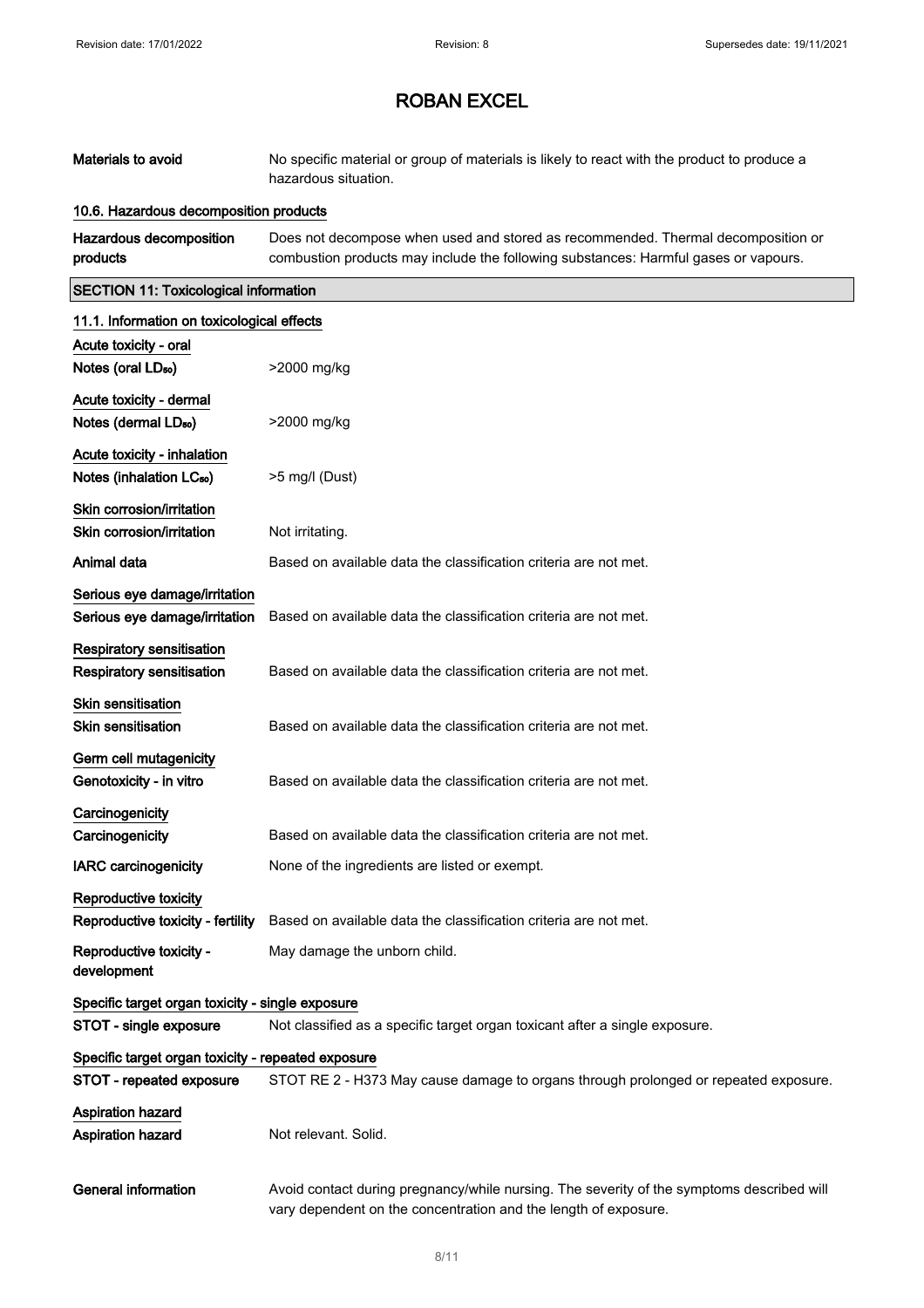| Inhalation                                 | No specific symptoms known.                                                                                                                                                                       |
|--------------------------------------------|---------------------------------------------------------------------------------------------------------------------------------------------------------------------------------------------------|
| Ingestion                                  | See section 4 - First Aid                                                                                                                                                                         |
| <b>Skin contact</b>                        | Prolonged contact may cause dryness of the skin.                                                                                                                                                  |
| Eye contact                                | No specific symptoms known.                                                                                                                                                                       |
| Route of exposure                          | Ingestion Inhalation Skin and/or eye contact                                                                                                                                                      |
| <b>Toxicity of ingredients</b>             | Denatonium Benzoate: LD50 Oral (Rat) = 584 mg/kg LC50 (Rat) 4h: >8.7 mg/l Difenacoum<br>Acute Oral ≤5mg/kg Acute Dermal ≤50mg/kg Acute Inhalation ≤0.05mg/kg (Commission<br>Regulation 2016/1179) |
| <b>SECTION 12: Ecological information</b>  |                                                                                                                                                                                                   |
| Ecotoxicity                                | Not regarded as dangerous for the environment.                                                                                                                                                    |
| 12.1. Toxicity                             |                                                                                                                                                                                                   |
| <b>Toxicity</b>                            | Based on available data the classification criteria are not met.                                                                                                                                  |
| 12.2. Persistence and degradability        |                                                                                                                                                                                                   |
|                                            | Persistence and degradability The degradability of the product is not known.                                                                                                                      |
| 12.3. Bioaccumulative potential            |                                                                                                                                                                                                   |
| <b>Bioaccumulative potential</b>           | No data available on bioaccumulation.                                                                                                                                                             |
| <b>Partition coefficient</b>               | Not relevant.                                                                                                                                                                                     |
| 12.4. Mobility in soil                     |                                                                                                                                                                                                   |
| <b>Mobility</b>                            | No data available.                                                                                                                                                                                |
| 12.5. Results of PBT and vPvB assessment   |                                                                                                                                                                                                   |
| 12.6. Other adverse effects                |                                                                                                                                                                                                   |
| Other adverse effects                      | Toxic to mammals, including domesticated animals and birds if ingested. Exposure of non-<br>target animals should be prevented.                                                                   |
| <b>Toxicity of ingredients</b>             | Difenacoum<br>Daphnia EC50/48Hr = 0.91 mg/l Rainbow trout LC50/96Hr = 0.33 mg/l                                                                                                                   |
| <b>SECTION 13: Disposal considerations</b> |                                                                                                                                                                                                   |
| 13.1. Waste treatment methods              |                                                                                                                                                                                                   |
| <b>General information</b>                 | This material and its container must be disposed of in a safe way.                                                                                                                                |
| <b>Disposal methods</b>                    | Dispose of in accordance with applicable regional, national, and local laws and regulations.<br>Dispose of Contaminated packaging as unused product unless fully cleaned.                         |
| Waste class                                | Waste disposal key number from EWC is 20 01 19 (Pesticides)                                                                                                                                       |
| <b>SECTION 14: Transport information</b>   |                                                                                                                                                                                                   |
| General                                    | The product is not covered by international regulations on the transport of dangerous goods<br>(IMDG, IATA, ADR/RID).                                                                             |
| 14.1. UN number                            |                                                                                                                                                                                                   |
| Not applicable.                            |                                                                                                                                                                                                   |
| 14.2. UN proper shipping name              |                                                                                                                                                                                                   |

Not applicable.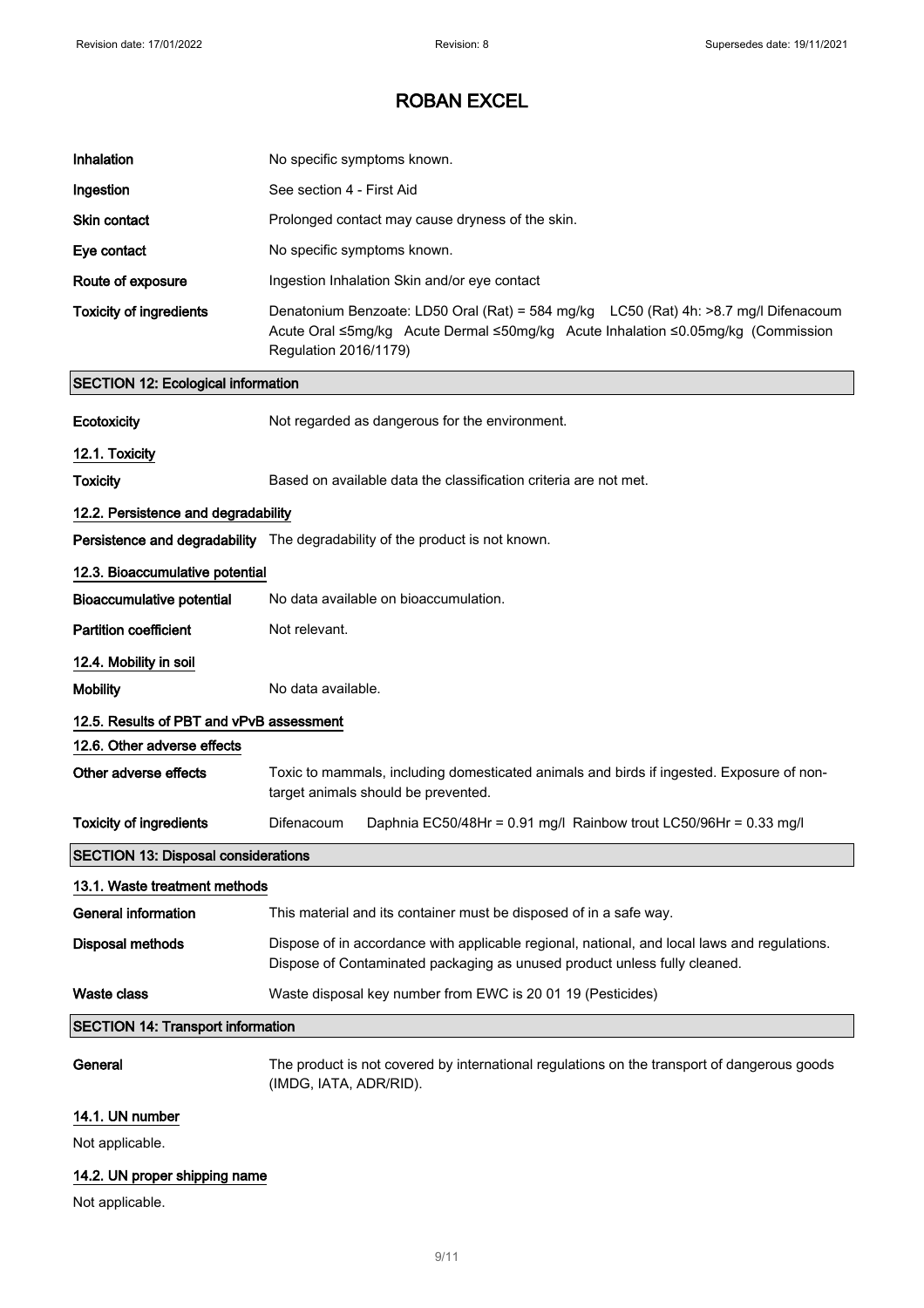### 14.3. Transport hazard class(es)

No transport warning sign required.

#### 14.4. Packing group

Not applicable.

#### 14.5. Environmental hazards

Environmentally hazardous substance/marine pollutant No.

#### 14.6. Special precautions for user

Not applicable.

#### 14.7. Transport in bulk according to Annex II of MARPOL and the IBC Code

Transport in bulk according to Not applicable. Annex II of MARPOL 73/78 and the IBC Code

SECTION 15: Regulatory information

| 15.1. Safety, health and environmental regulations/legislation specific for the substance or mixture |                                                                                                      |  |
|------------------------------------------------------------------------------------------------------|------------------------------------------------------------------------------------------------------|--|
| <b>National regulations</b>                                                                          | Health and Safety at Work etc. Act 1974 (as amended).                                                |  |
|                                                                                                      | The Carriage of Dangerous Goods and Use of Transportable Pressure Equipment                          |  |
|                                                                                                      | Regulations 2009 (SI 2009 No. 1348) (as amended) ["CDG 2009"].                                       |  |
|                                                                                                      | EH40/2005 Workplace exposure limits.                                                                 |  |
| EU legislation                                                                                       | Regulation (EC) No 1907/2006 of the European Parliament and of the Council of 18                     |  |
|                                                                                                      | December 2006 concerning the Registration, Evaluation, Authorisation and Restriction of              |  |
|                                                                                                      | Chemicals (REACH) (as amended).                                                                      |  |
|                                                                                                      | Commission Regulation (EU) No 2015/830 of 28 May 2015.                                               |  |
|                                                                                                      | Regulation (EC) No 1272/2008 of the European Parliament and of the Council of 16                     |  |
|                                                                                                      | December 2008 on classification, labelling and packaging of substances and mixtures (as<br>amended). |  |

#### 15.2. Chemical safety assessment

No chemical safety assessment has been carried out.

#### Inventories

#### EU - EINECS/ELINCS

None of the ingredients are listed or exempt.

#### SECTION 16: Other information